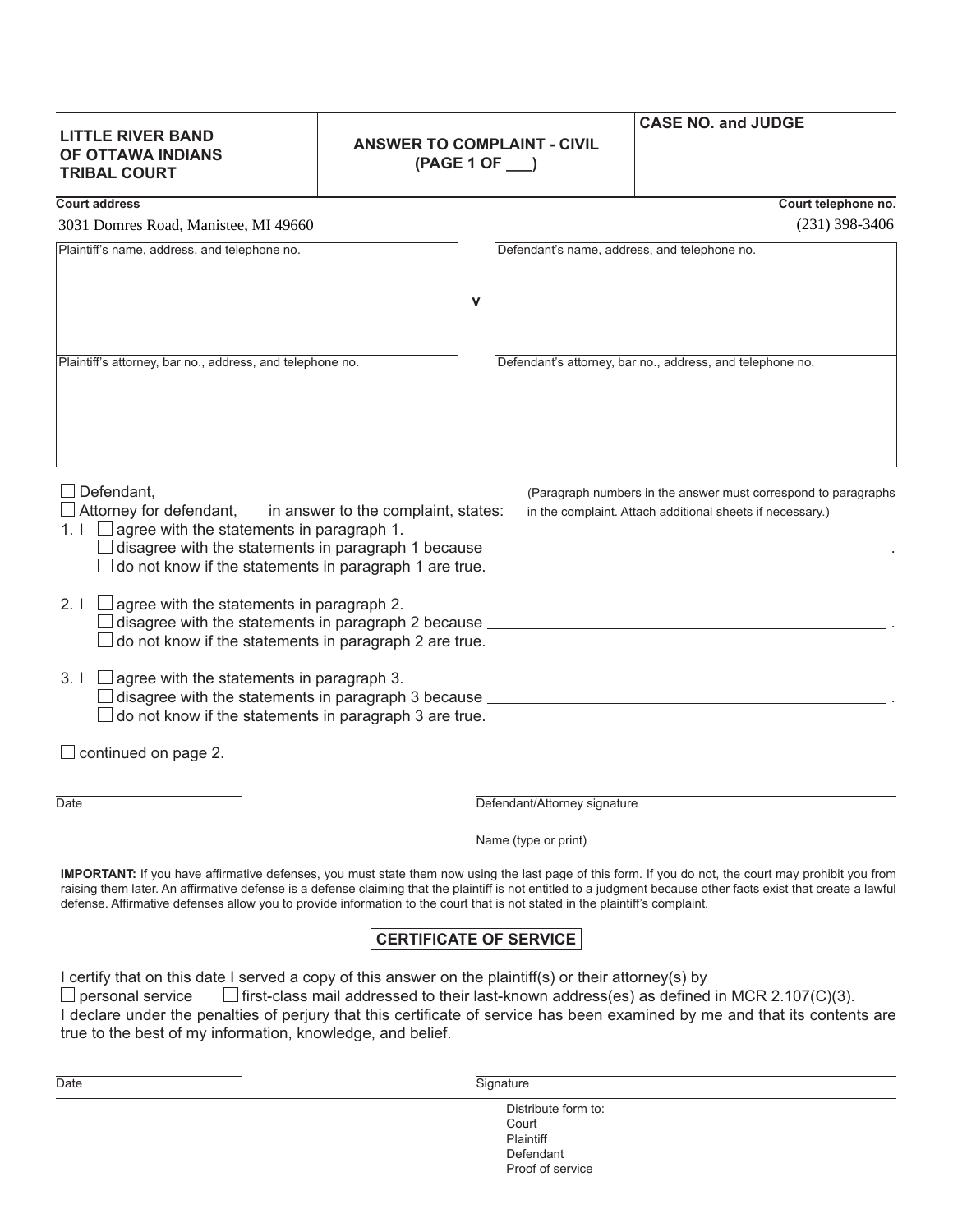**Answer, Civil** (1/21) Page 2 of \_\_

**Case No.**

| Plaintiff's name                                                                                                                                                                                                              | $\mathbf v$ | Defendant's name                                                                                       |
|-------------------------------------------------------------------------------------------------------------------------------------------------------------------------------------------------------------------------------|-------------|--------------------------------------------------------------------------------------------------------|
| continued from page 1.                                                                                                                                                                                                        |             |                                                                                                        |
| 4.1<br>agree with the statements in paragraph 4.<br>disagree with the statements in paragraph 4 because ___________<br>do not know if the statements in paragraph 4 are true.                                                 |             |                                                                                                        |
| 5.1 <sub>1</sub><br>agree with the statements in paragraph 5.<br>disagree with the statements in paragraph 5 because ________________<br>do not know if the statements in paragraph 5 are true.                               |             |                                                                                                        |
| 6.1<br>agree with the statements in paragraph 6.<br>disagree with the statements in paragraph 6 because ____________________________<br>do not know if the statements in paragraph 6 are true.                                |             |                                                                                                        |
| 7.1<br>agree with the statements in paragraph 7.<br>disagree with the statements in paragraph 7 because ____________________________<br>do not know if the statements in paragraph 7 are true.                                |             |                                                                                                        |
| $8.1-1$<br>agree with the statements in paragraph 8.<br>disagree with the statements in paragraph 8 because ____________________________<br>do not know if the statements in paragraph 8 are true.                            |             |                                                                                                        |
| 9.1<br>agree with the statements in paragraph 9.<br>disagree with the statements in paragraph 9 because ____________________________<br>do not know if the statements in paragraph 9 are true.                                |             |                                                                                                        |
| 10. I $\Box$ agree with the statements in paragraph 10.<br>disagree with the statements in paragraph 10 because ___________________________<br>do not know if the statements in paragraph 10 are true.                        |             |                                                                                                        |
| 11. $I \cup$ agree with the statements in paragraph 11.<br>disagree with the statements in paragraph 11 because ___________________________<br>do not know if the statements in paragraph 11 are true.                        |             |                                                                                                        |
| 12. $I \cup$ agree with the statements in paragraph 12.<br>disagree with the statements in paragraph 12 because ___________________________<br>do not know if the statements in paragraph 12 are true.                        |             |                                                                                                        |
| agree with the statements in paragraph 13.<br>13. $\Box$<br>disagree with the statements in paragraph 13 because <b>contract the contract of the statements</b> of<br>do not know if the statements in paragraph 13 are true. |             |                                                                                                        |
| 14. I $\Box$ agree with the statements in paragraph 14.<br>do not know if the statements in paragraph 14 are true.                                                                                                            |             | disagree with the statements in paragraph 14 because <b>contract the contract of the statements</b> of |
| agree with the statements in paragraph 15.<br>15. $I \Box$<br>disagree with the statements in paragraph 15 because ____________________________<br>do not know if the statements in paragraph 15 are true.                    |             |                                                                                                        |
| continued on page 3.                                                                                                                                                                                                          |             |                                                                                                        |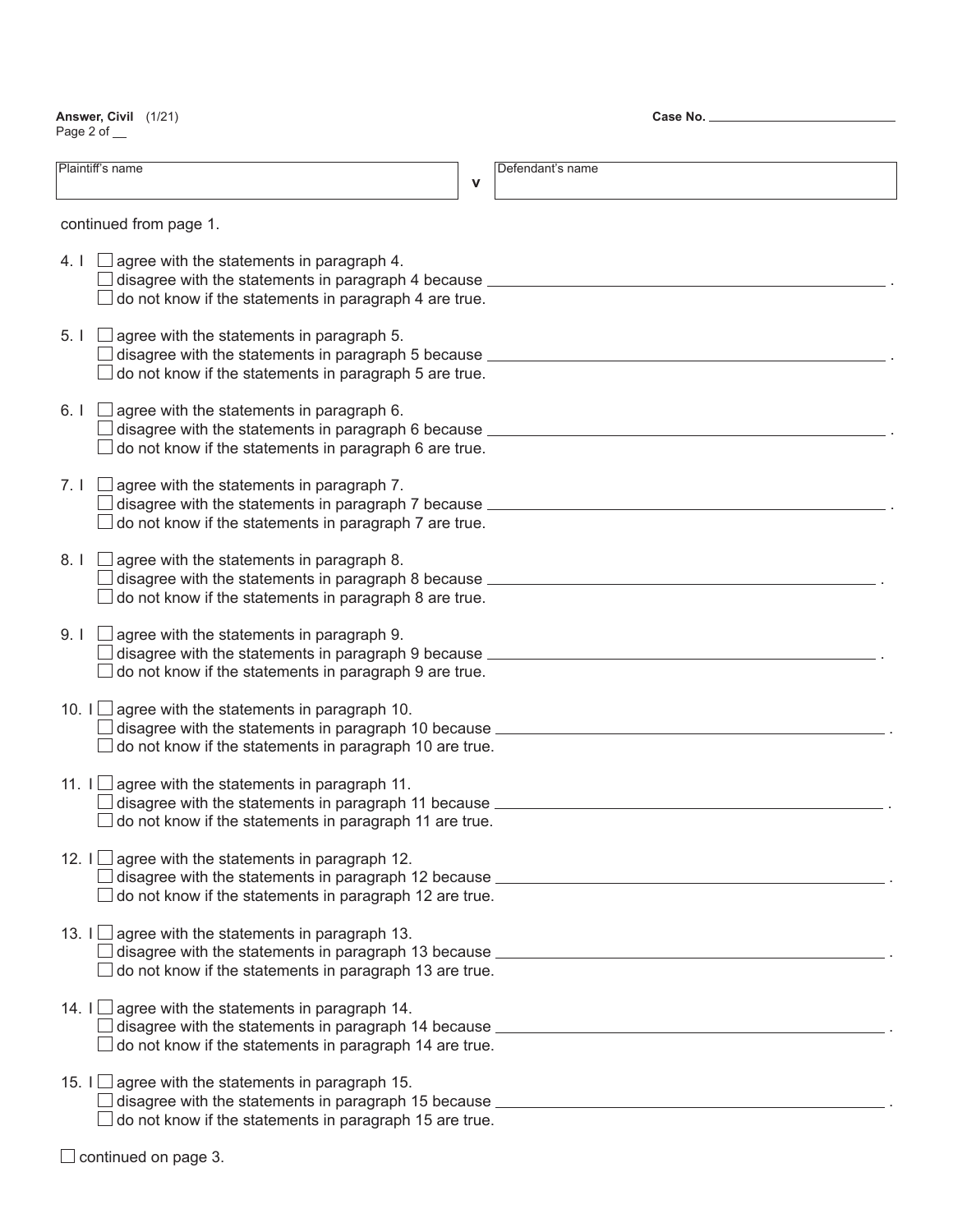**Answer, Civil** (1/21) Page 3 of \_\_

**Case No.**

| Plaintiff's name                                                                                                                                                                                                              | $\mathbf v$ | Defendant's name |
|-------------------------------------------------------------------------------------------------------------------------------------------------------------------------------------------------------------------------------|-------------|------------------|
| continued from page 2.                                                                                                                                                                                                        |             |                  |
| 16. $I \Box$ agree with the statements in paragraph 16.<br>disagree with the statements in paragraph 16 because _<br>do not know if the statements in paragraph 16 are true.                                                  |             |                  |
| 17. $I \cup$ agree with the statements in paragraph 17.<br>disagree with the statements in paragraph 17 because _<br>do not know if the statements in paragraph 17 are true.                                                  |             |                  |
| 18. $I \cup$ agree with the statements in paragraph 18.<br>disagree with the statements in paragraph 18 because _<br>do not know if the statements in paragraph 18 are true.                                                  |             |                  |
| 19. $  \Box$<br>agree with the statements in paragraph 19.<br>disagree with the statements in paragraph 19 because _<br>do not know if the statements in paragraph 19 are true.                                               |             |                  |
| 20. I $\Box$ agree with the statements in paragraph 20.<br>disagree with the statements in paragraph 20 because _<br>do not know if the statements in paragraph 20 are true.                                                  |             |                  |
| 21. $\Box$<br>agree with the statements in paragraph 21.<br>disagree with the statements in paragraph 21 because _<br>do not know if the statements in paragraph 21 are true.                                                 |             |                  |
| 22. $I \Box$<br>agree with the statements in paragraph 22.<br>disagree with the statements in paragraph 22 because _<br>do not know if the statements in paragraph 22 are true.                                               |             |                  |
| 23. $  \Box$<br>agree with the statements in paragraph 23.<br>disagree with the statements in paragraph 23 because _<br>do not know if the statements in paragraph 23 are true.                                               |             |                  |
| 24. I $\Box$ agree with the statements in paragraph 24.<br>disagree with the statements in paragraph 24 because ___________________________<br>do not know if the statements in paragraph 24 are true.                        |             |                  |
| agree with the statements in paragraph 25.<br>25. $I \Box$<br>disagree with the statements in paragraph 25 because<br>do not know if the statements in paragraph 25 are true.                                                 |             |                  |
| 26. I $\Box$ agree with the statements in paragraph 26.<br>disagree with the statements in paragraph 26 because ___________________________<br>do not know if the statements in paragraph 26 are true.                        |             |                  |
| agree with the statements in paragraph 27.<br>27. $\Box$<br>disagree with the statements in paragraph 27 because <b>contract the contract of the statements</b> of<br>do not know if the statements in paragraph 27 are true. |             |                  |

 $\Box$  continued on additional page(s).